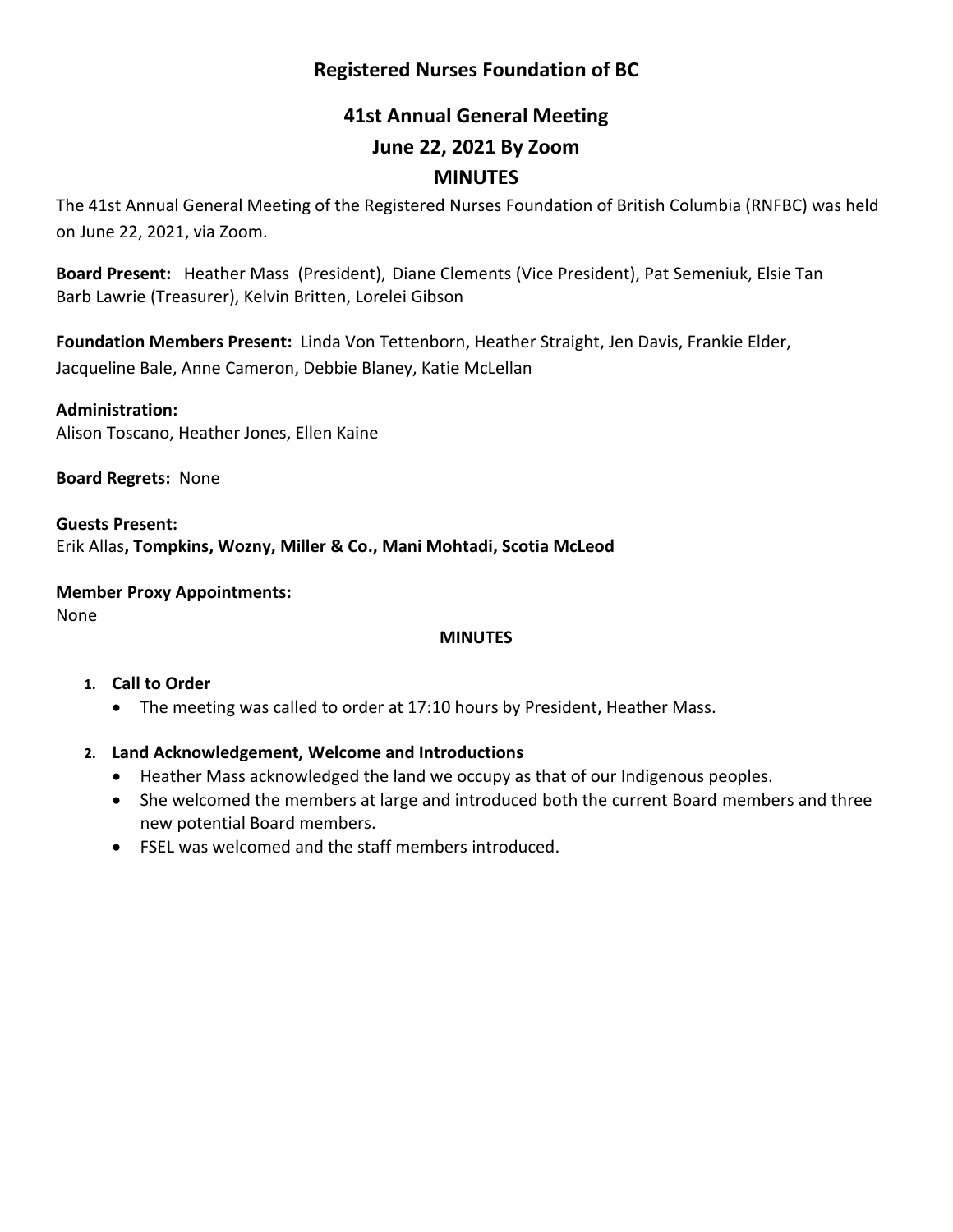# **3. Adoption of Rules of Order and Adoption of Agenda**

| <b>Motion: Proper notice having</b> | Moved by Pat Semeniuk, seconded by Frankie Elder |
|-------------------------------------|--------------------------------------------------|
| been given by email June 9,         |                                                  |
| 2021, and a quorum of 12 being      | <b>CARRIED</b>                                   |
| present, to approve the 2020        |                                                  |
| <b>Annual General Meeting Rules</b> |                                                  |
| of Order and Agenda as              |                                                  |
| circulated                          |                                                  |

#### **Notice of Annual General Meeting**

• Members were each notified by email in compliance with statutory timing. Notice was posted on RNFBC's Website along with pertinent documentation on June 8, 2021 and confirmed attendees received their AGM document package at the same time.

#### **4. Approval of Minutes**

| Motion: to approve the             | Moved by Heather Mass, seconded by Linda von |
|------------------------------------|----------------------------------------------|
| Minutes of the 2019 Annual         | Tettenborn                                   |
| <b>General Meeting (no meeting</b> |                                              |
| in 2020 due to pandemic).          | <b>CARRIED</b>                               |
|                                    |                                              |

#### **5. Auditor's Report and Financial Statement**

- Erik Allas from Tompkins, Wozny, Miller & Co. reviewed the 2020 audit and advised that the accounts are in excellent shape
- Overall net equity remained steady at 4.8 million.
- The audit went well.

| <b>Financial Statements.</b> | <b>Motion:</b> To approve the 2020   Moved by Barb Lawrie, seconded by Kelvin Britten |
|------------------------------|---------------------------------------------------------------------------------------|
|                              | <b>CARRIED</b>                                                                        |

#### **6. Appointment of Auditors for 2021**

| <b>Motion:</b> To renew the | Moved by Barb Lawrie, seconded by Lorelei Gibson |
|-----------------------------|--------------------------------------------------|
| appointment of Tompkins,    |                                                  |
| Wozny, Miller & Co. as      |                                                  |
| auditors for 2021           | <b>CARRIED</b>                                   |
|                             |                                                  |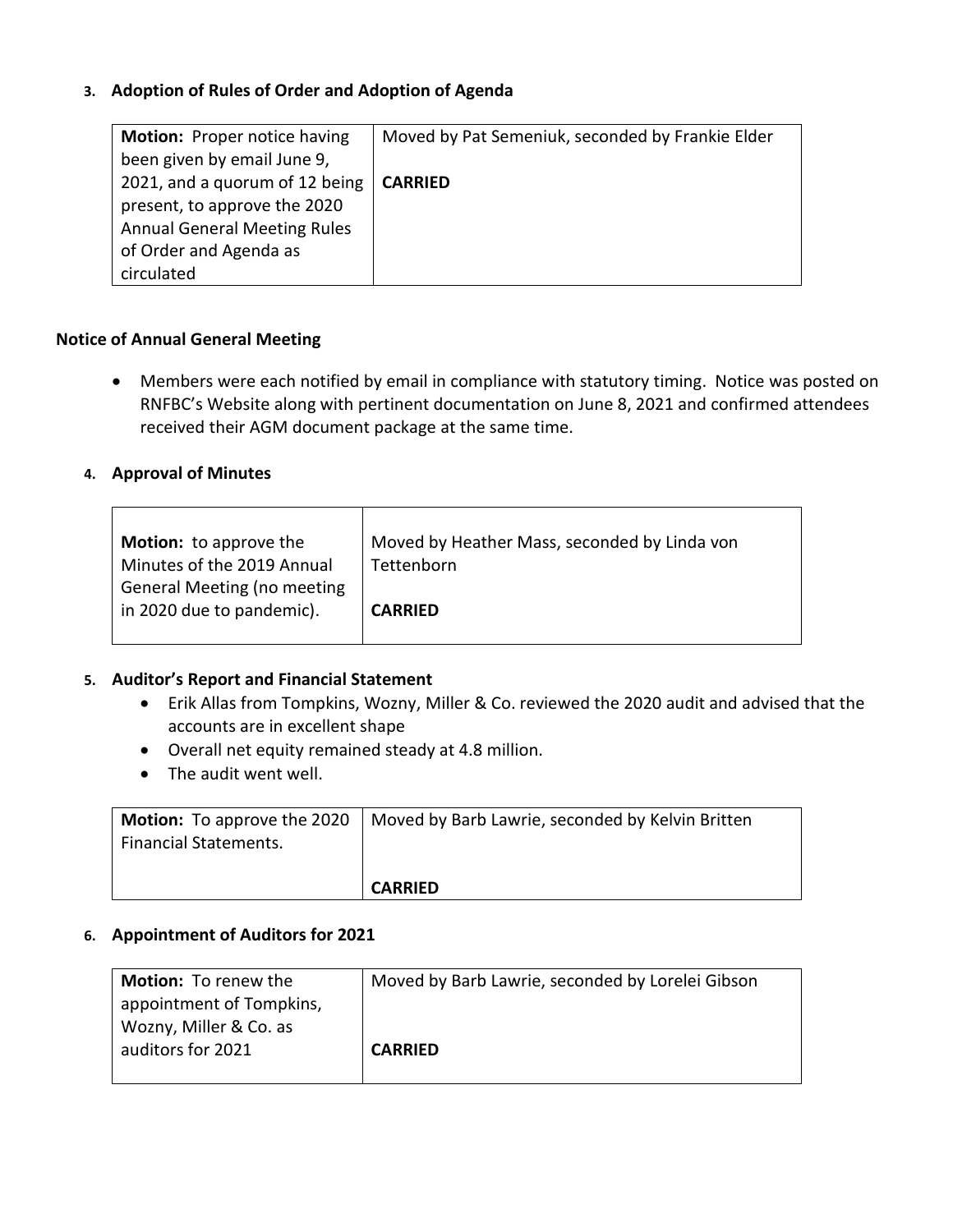# **7. President's Report**

- The Covid 19 pandemic had a significant impact on the Foundation. Investments initially dropped but have since recovered. The upside to the pandemic was the fact there was more time to consider the future, changes to nursing education, projects and how the organization continues to exist. Out of that came a very helpful review and discussion about the operational structure and the need to streamline. We contracted with FSEL to run the day-to-day operations thereby allowing the Board to focus on the broader mandate. We are in a good position to move forward after the pandemic.
- There is a need to acknowledge the following people for their work:
	- o Jenn Davis, six years with the Foundation keeping things running well;
	- $\circ$  Bruce Bouchard, two years with the Foundation and his work with donations;
	- $\circ$  Peter Baetson and McLaren Trefanecko for ten years of finance assistance and always there to support the Board; and
	- o Mani Mohtadi and ScotiaMcLeod for continuing to look after RNFBC's interests and teaching us how to manage our investments.

| <b>Motion:</b> To approve the<br>President's Report | Moved by Heather Mass, seconded by Elsie Tan |
|-----------------------------------------------------|----------------------------------------------|
|                                                     | <b>CARRIED</b>                               |

#### **8. Audit and Finance Committee Report**

- Audit and Finance Chair Barb Lawrie noted that the Committee's mandate is to oversee the annual budget and their power comes by resolution of the Board.
- Barb noted the significant drop in finances due to the pandemic. Mani Mohtadi reported volatility in the portfolio with a drop of nearly 1 million dollars, but that was recovered by the end of the year.
- \$182,000 in 2020 was set aside and distributed for bursaries.
- Policy and guideline updating began in 2016 and should be a priority this year.

| <b>Motion:</b> To approve the | Moved by Barb Lawrie, seconded by Heather Mass |
|-------------------------------|------------------------------------------------|
| <b>Audit and Finance</b>      |                                                |
| Committee Report              |                                                |
|                               | <b>CARRIED</b>                                 |

#### **9. Bursary Committee Report**

- Kelvin Britten noted that due to the pandemic, he was reporting on the years 2019 and 2020.
- The power to accept applications for awards and distribute them comes from the Board.
- The Committee met 5 times in 2020 and with Bruce Bouchard several times with respect to the selection of bursaries. The 30% interest earned on restricted funds, Willett Estate, Vancouver Fund and cash donations from Bruce's email blast were given out.
- 147 bursaries were distributed in 2019 and 182 in 2020. 732 applications were received in 2020.
- A special thank you was extended to the past Chair, Ginger Brown, Bruce Bouchard and Jen Davis for their extensive contributions to the Bursary Committee.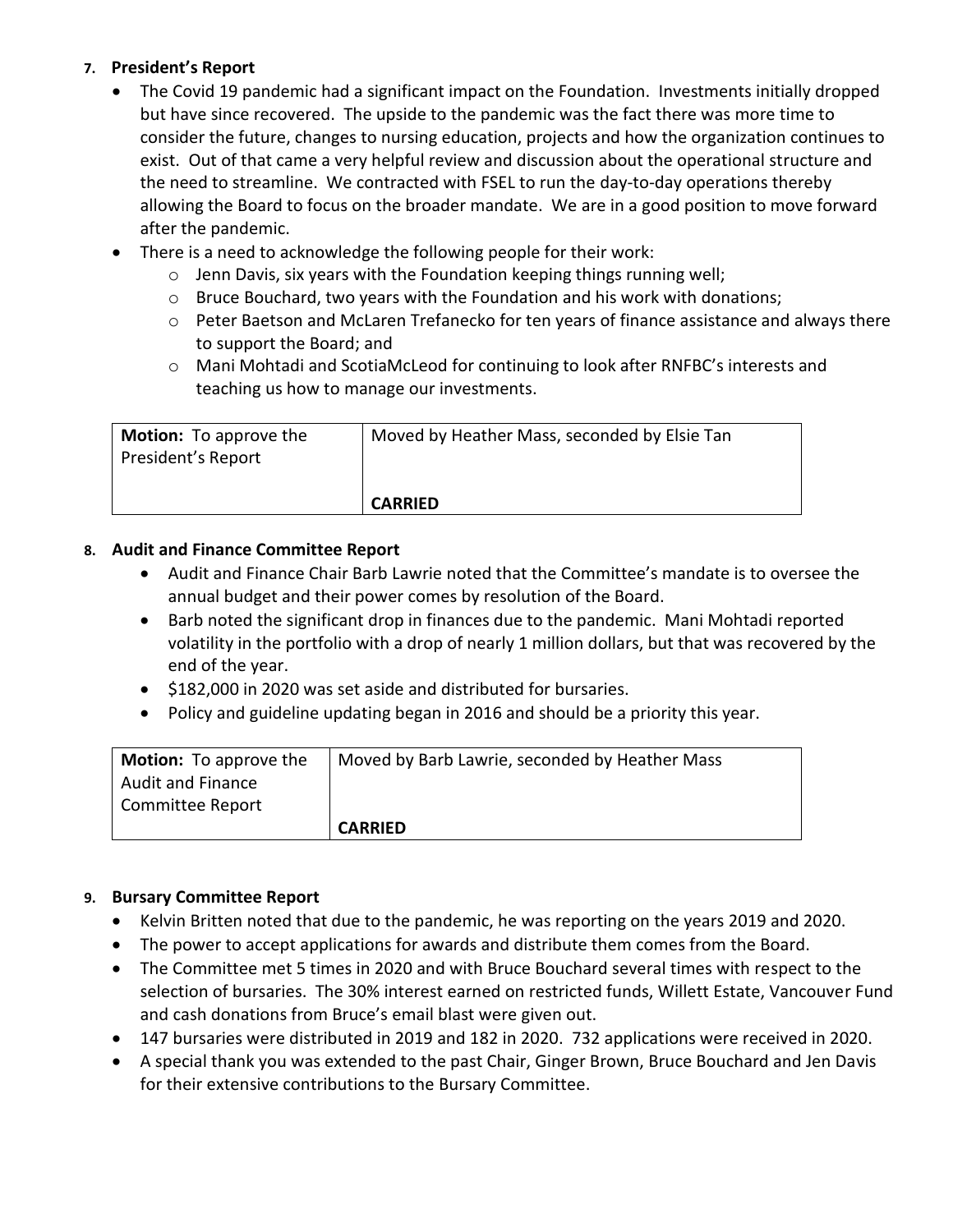| <b>Motion:</b> To approve the | Moved by Kelvin Britten, seconded by Elsie Tan |
|-------------------------------|------------------------------------------------|
| <b>Bursary Committee</b>      |                                                |
| Report                        |                                                |
|                               | <b>CARRIED</b>                                 |

# **10. Nominations Committee Report**

• Heather Mass advised that a decision was made by the Board in 2020 to deactivate the Nominations Committee and the Board would take over the function. This decision will be reviewed going forward.

# **11. Election of Directors**

- Heather Mass advised that the appointed Board Directors, Diane Clements, Lorelei Gibson and Pat Semeniuk, now stand to be elected to the Board for a 3-year term.
- Katie McLellan and Debbie Blaney stand for election to the Board for a 3-year term.
- Anne Cameron stands to be appointed to the Board for a one-year term.
- Diane Clements, Pat Semeniuk, Lorelei Gibson, Debie Blaney and Katie McLellan have met all the qualifications to be elected as Directors.
- Anne Cameron has met all the qualifications to be appointed as a Director.
- Heather Mass extended a warm welcome to all. She further thanked outgoing Director, Elsie Tan, for her hard work on the Board's behalf over the past 3 years.

| Motion: To approve the<br>election of Diane<br><b>Clements as Board</b>             | Moved by Heather Mass, seconded by Kelvin Britten   |
|-------------------------------------------------------------------------------------|-----------------------------------------------------|
| Director by acclamation<br>for a 3-year term.                                       | <b>CARRIED</b>                                      |
| <b>Motion:</b> To approve the<br>election of Pat Semeniuk<br>as Board Director by   | Moved by Diane Clements, seconded by Kelvin Britten |
| acclamation for a 3-year<br>term.                                                   | <b>CARRIED</b>                                      |
| <b>Motion:</b> To approve the<br>election of Lorelei Gibson<br>as Board Director by | Moved by Heather Mass, seconded by Kelvin Britten   |
| acclamation for a 3-year<br>term.                                                   | <b>CARRIED</b>                                      |
| Motion: Further to<br>RNFBC By-law 7.10, to<br>approve the appointment              | Moved by Heather Mass, seconded by Diane Clements   |
| of Anne Cameron as a<br>Board Director for a one<br>year term.                      | <b>CARRIED</b>                                      |
| <b>Motion: Further to</b><br>RNFBC By-law 7.6, to                                   | Moved by Heather Mass, seconded by Pat Semeniuk     |